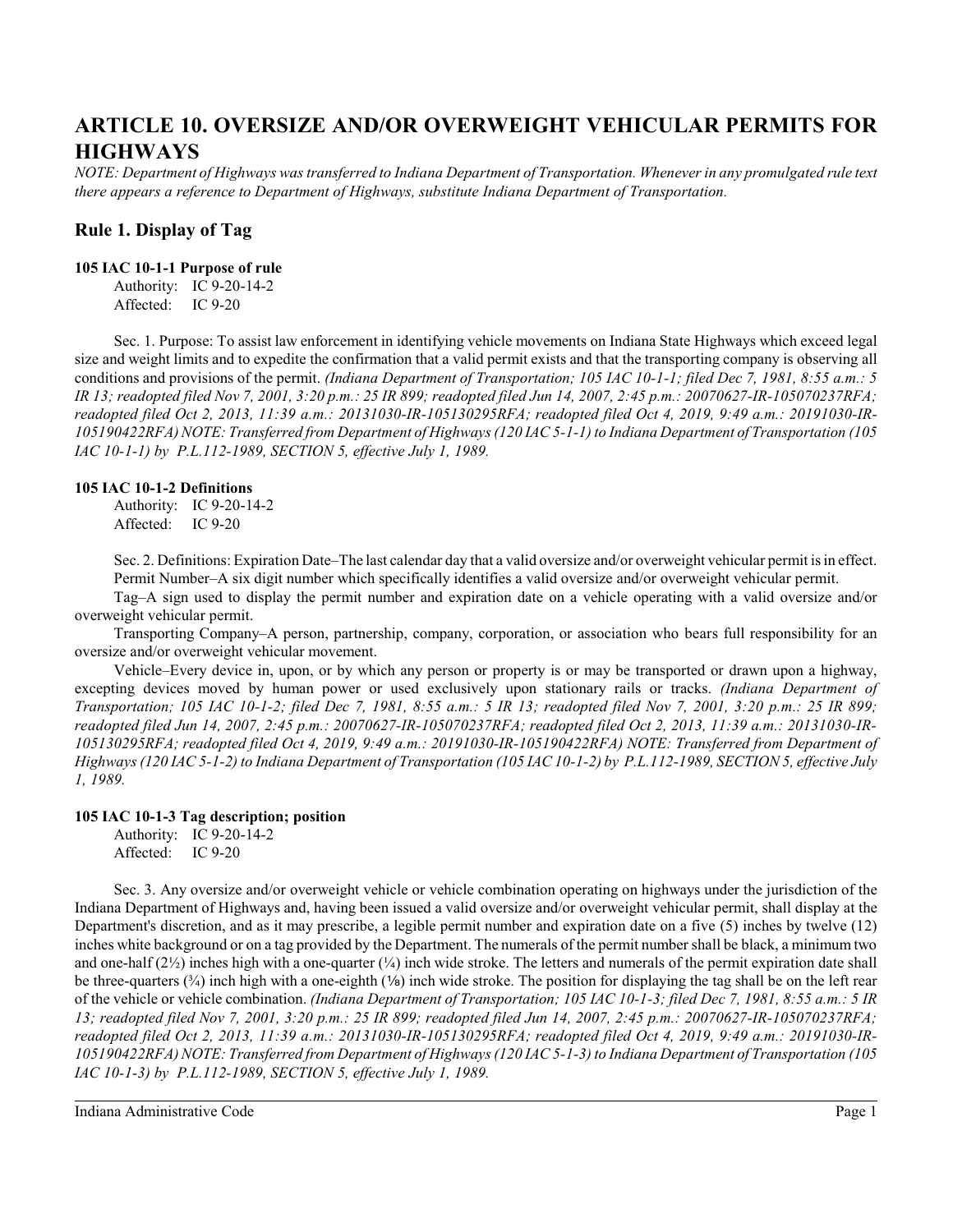# **Rule 2. Special Weight Permit**

### **105 IAC 10-2-1 Permit description**

Authority: IC 9-20-5-1 Affected: IC 9-20

Sec. 1. The Indiana department of highways shall issue a special weight permit for the extra heavy duty highways and axle weights as defined in IC 9-8-1-12 *[IC 9-8-1-12 was repealed by P.L.2-1991, SECTION 109, effective July 1, 1991.]*. The special weight permits shall be issued to the tractor. The permitted vehicle shall be issued a single trip special weight permit or an annual permit.

A single trip special weight permit for one trip only shall be issued for a fee of \$42.50. A single trip special weight permit can be obtained from central office, a district office, or a sub district office.

An annual permit can be obtained from the central office permit section for the duration of a calendar year. A trip authorization permit for each and every single trip will be issued by the permit section to accompany the annual permit. The annual permit will not be valid unless accompanied by the trip authorization permit. The fee for the trip authorization permit shall be \$42.50 for each single trip. *(Indiana Department of Transportation; 105 IAC 10-2-1; filed Sep 19, 1986, 3:30 p.m.: 10 IR 218; readopted filed Nov 7, 2001, 3:20 p.m.: 25 IR 899;readopted filed Jun 14, 2007, 2:45 p.m.: 20070627-IR-105070237RFA; readopted filed Oct 2, 2013, 11:39 a.m.: 20131030-IR-105130295RFA; readopted filed Oct 4, 2019, 9:49 a.m.: 20191030-IR-105190422RFA) NOTE: Transferred from Department of Highways (120 IAC 5-2-1) to Indiana Department of Transportation (105 IAC 10-2-1) by P.L.112- 1989, SECTION 5, effective July 1, 1989.*

### **105 IAC 10-2-2 Permit durations**

Authority: IC 9-20-5-1 Affected: IC 9-20

Sec. 2. The single trip special weight permit and the trip authorization permit will be valid for one calendar day. No extensions will be issued. The permitted vehicle will not be restricted to any specific hours of travel. Permits may be obtained for travel for any day of the week. *(Indiana Department of Transportation; 105 IAC 10-2-2; filed Sep 19, 1986, 3:30 p.m.: 10 IR 218;readopted filed Nov 7, 2001, 3:20 p.m.: 25 IR 899; readopted filed Jun 14, 2007, 2:45 p.m.: 20070627-IR-105070237RFA; readopted filed Oct 2, 2013, 11:39 a.m.: 20131030-IR-105130295RFA; readopted filed Oct 4, 2019, 9:49 a.m.: 20191030-IR-105190422RFA) NOTE: Transferred from Department of Highways (120 IAC 5-2-2) to Indiana Department of Transportation (105 IAC 10-2-2) by P.L.112- 1989, SECTION 5, effective July 1, 1989.*

### **105 IAC 10-2-3 Fees and method of payment**

Authority: IC 9-20-5-1 Affected: IC 9-20

Sec. 3. The transporting company shall pay a fee of \$42.50 for each single trip special weight permit. The transporting company holding an annual special weight permit shall give the department evidence of sufficient bond and shall file within twenty (20) days after each quarter of the year, a report of all special weight trip authorization permits moved and shall pay a fee of \$42.50 for each trip authorization permit. The transporting company shall maintain a log sheet, provided by the department, of all movements when paying by calendar quarter. The log sheet will be submitted at the end of the quarter with total payment due the department. *(Indiana Department of Transportation; 105 IAC 10-2-3; filed Sep 19, 1986, 3:30 p.m.: 10 IR 218; readopted filed Nov 7, 2001, 3:20 p.m.: 25 IR 899; readopted filed Jun 14, 2007, 2:45 p.m.: 20070627-IR-105070237RFA; readopted filed Oct 2, 2013, 11:39 a.m.: 20131030-IR-105130295RFA; readopted filed Oct 4, 2019, 9:49 a.m.: 20191030-IR-105190422RFA) NOTE: Transferred from Department of Highways (120 IAC 5-2-3) to Indiana Department of Transportation (105 IAC 10-2-3) by P.L.112-1989, SECTION 5, effective July 1, 1989.*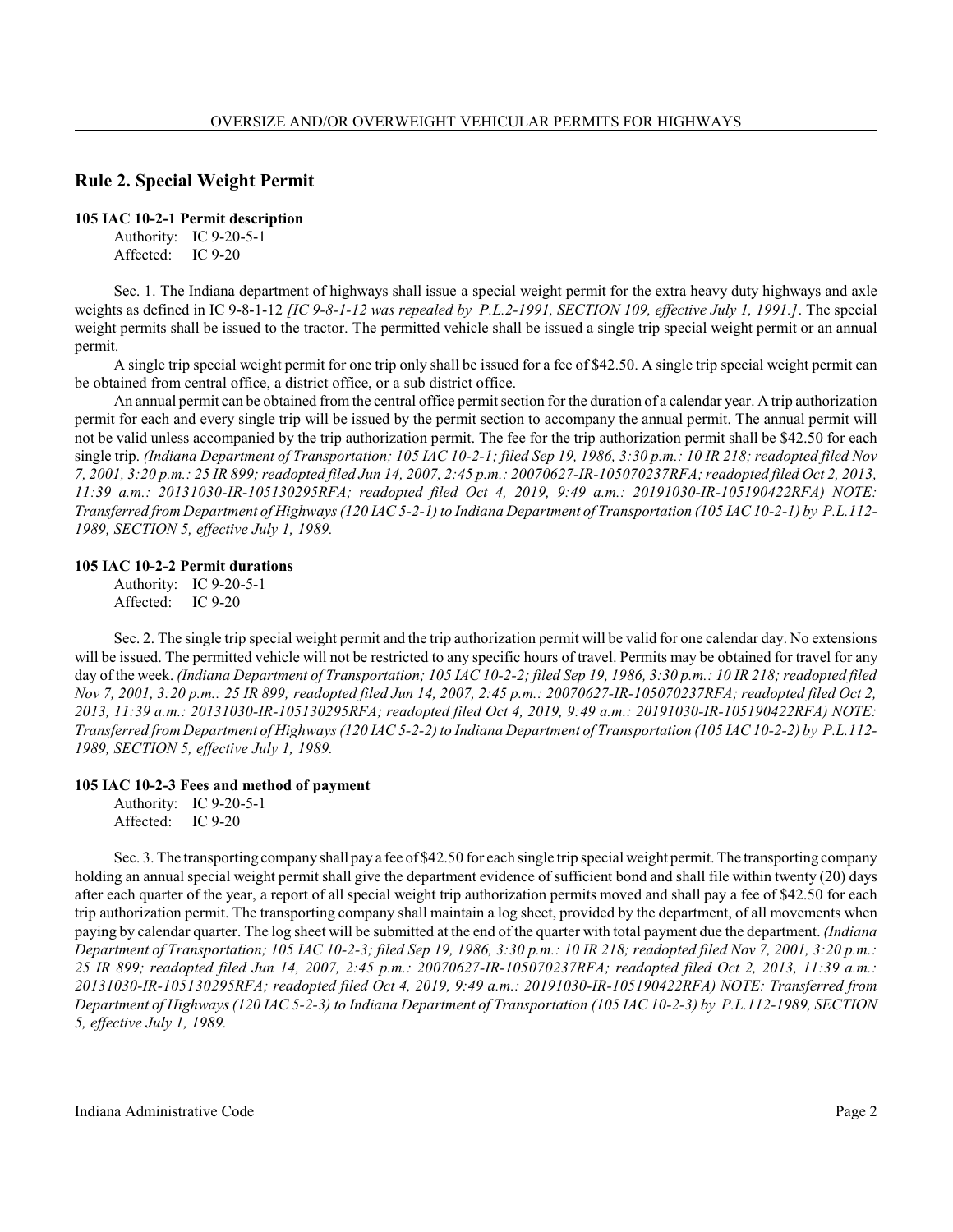#### **105 IAC 10-2-4 Violation procedure**

Authority: IC 9-20-5-1 Affected: IC 9-20

Sec. 4. No single trip special weight permit or annual permits will be issued to any transporting company once the department has received notice from any law enforcement agency of the transporting company operating in violation of any conditions, regulations and provisions that were a portion of their permit, until appropriate arrangements have been made with the department to prevent further violations. Multiple violations will result in the suspension of the annual permit and the transporting company will have 10 days to make full payment due the department or forfeit the bond on file. *(Indiana Department of Transportation; 105 IAC 10-2-4; filed Sep 19, 1986, 3:30 p.m.: 10 IR 218; readopted filed Nov 7, 2001, 3:20 p.m.: 25 IR 899; readopted filed Jun 14, 2007, 2:45 p.m.: 20070627-IR-105070237RFA; readopted filed Oct 2, 2013, 11:39 a.m.: 20131030-IR-105130295RFA; readopted filed Oct 4, 2019, 9:49 a.m.: 20191030-IR-105190422RFA) NOTE: Transferred from Department of Highways (120 IAC 5-2-4) to Indiana Department of Transportation (105 IAC 10-2-4) by P.L.112-1989, SECTION 5, effective July 1, 1989.*

#### **105 IAC 10-2-5 Insurance requirements**

Authority: IC 9-20-5-1 Affected: IC 9-20

Sec. 5. A certificate of insurance shall be on file with the department showing insurance in full effect for the duration of any single trip special weight permits or trip authorization permits. *(Indiana Department of Transportation; 105 IAC 10-2-5; filed Sep 19, 1986, 3:30 p.m.: 10 IR 218; readopted filed Nov 7, 2001, 3:20 p.m.: 25 IR 899; readopted filed Jun 14, 2007, 2:45 p.m.: 20070627-IR-105070237RFA; readopted filed Oct 2, 2013, 11:39 a.m.: 20131030-IR-105130295RFA; readopted filed Oct 4, 2019, 9:49 a.m.: 20191030-IR-105190422RFA) NOTE: Transferred from Department of Highways(120 IAC5-2-5)to Indiana Department of Transportation (105 IAC 10-2-5) by P.L.112-1989, SECTION 5, effective July 1, 1989.*

#### **105 IAC 10-2-6 Responsibility**

Authority: IC 9-20-5-1 Affected: IC 9-20

Sec. 6. Every such permit shall be carried in or on the vehicle or other object to which it refers and shall be open to inspection by any peace officer. A person shall not violate any of the terms or conditions of such a special permit. the issuance of a special permit as provided in this section shall not relieve the responsibility for damages to highways imposed by this chapter and the issuance of any such a special permit for the use of a vehicle already registered and licensed, or for the use of a vehicle not subject to registration and licensing, under IC 9-1, or for the moving of objects other than vehicles under such a special permit, shall not require further registration and licensing in order to authorize the issuance of such a special permit. *(Indiana Department of Transportation; 105 IAC 10-2-6; filed Sep 19, 1986, 3:30 p.m.: 10 IR 218; readopted filed Nov 7, 2001, 3:20 p.m.: 25 IR 899; readopted filed Jun 14, 2007, 2:45 p.m.: 20070627-IR-105070237RFA; readopted filed Oct 2, 2013, 11:39 a.m.: 20131030-IR-105130295RFA; readopted filed Oct 4, 2019, 9:49 a.m.: 20191030-IR-105190422RFA) NOTE: Transferred from Department of Highways (120 IAC 5-2-6) to Indiana Department of Transportation (105 IAC 10-2-6) by P.L.112-1989, SECTION 5, effective July 1, 1989.*

### **105 IAC 10-2-7 Permit tag**

Authority: IC 9-20-5-1 Affected: IC 9-20

Sec. 7. Any decal or tag furnished for use with the permit shall be appropriately displayed as may be prescribed by the department. *(Indiana Department of Transportation; 105 IAC 10-2-7; filed Sep 19, 1986, 3:30 p.m.: 10 IR 219; readopted filed Nov 7, 2001, 3:20 p.m.: 25 IR 899;readopted filed Jun 14, 2007, 2:45 p.m.: 20070627-IR-105070237RFA; readopted filed Oct 2, 2013, 11:39 a.m.: 20131030-IR-105130295RFA; readopted filed Oct 4, 2019, 9:49 a.m.: 20191030-IR-105190422RFA) NOTE: Transferred from Department of Highways (120 IAC 5-2-7) to Indiana Department of Transportation (105 IAC 10-2-7) by P.L.112-*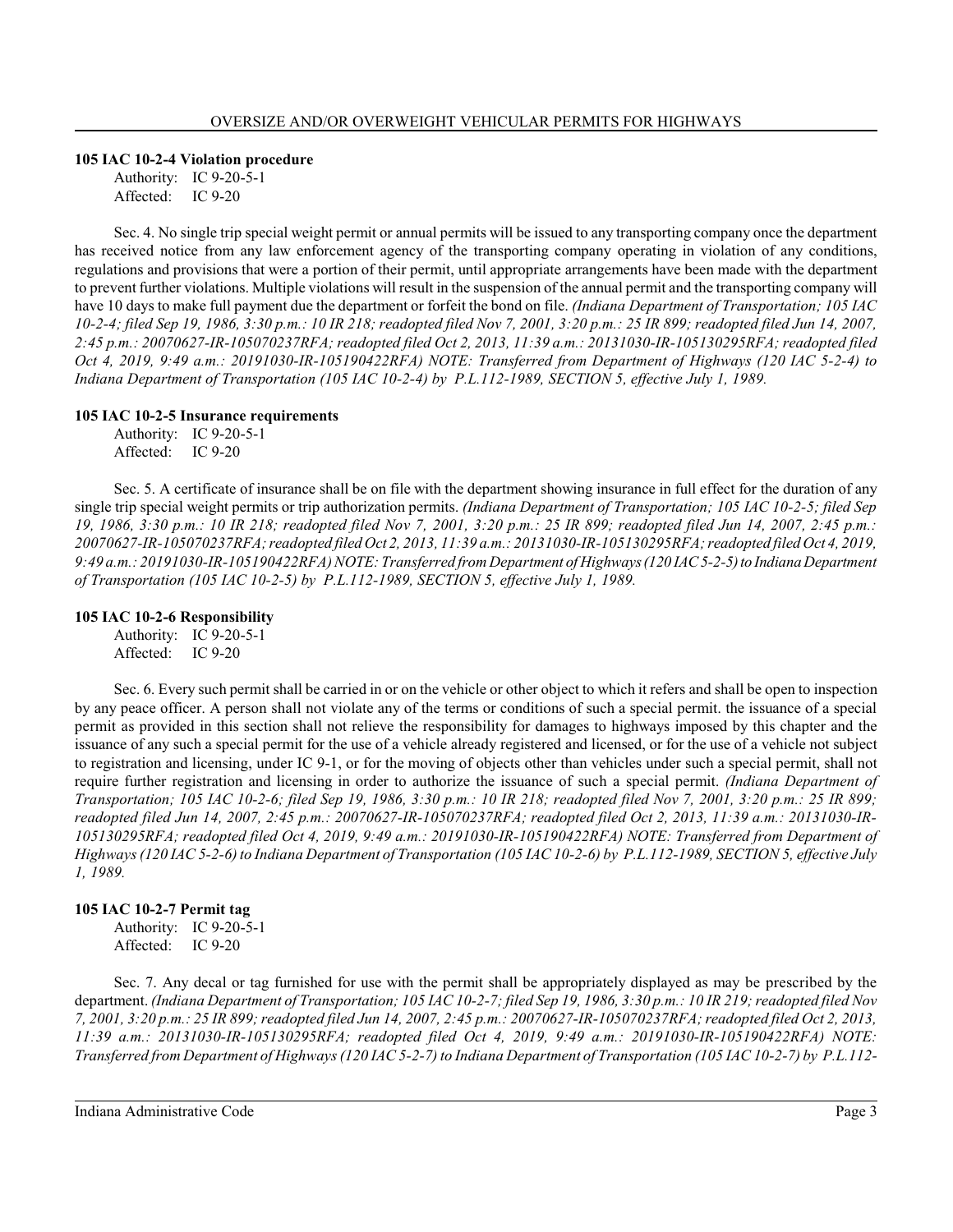*1989, SECTION 5, effective July 1, 1989.*

#### **105 IAC 10-2-8 Extra heavy duty highways**

Authority: IC 8-23-2-6; IC 9-20-5-1 Affected: IC 9-20-5

Sec. 8. In addition to those extra heavy duty highways designated by statute, the Indiana department of transportation designates the following highways as extra heavy duty highways:

(1) Highway 2, from the I/N Tek entrance on Larrison Boulevard to Highway 31.

(2) Highway 31, from Highway 2 to the Michigan state line.

*(Indiana Department of Transportation; 105 IAC 10-2-8; filed Dec 9, 1992, 3:00 p.m.: 16 IR 1026; readopted filed Nov 7, 2001, 3:20 p.m.: 25 IR 899; readopted filed Jun 14, 2007, 2:45 p.m.: 20070627-IR-105070237RFA; readopted filed Oct 2, 2013, 11:39 a.m.: 20131030-IR-105130295RFA; readopted filed Oct 4, 2019, 9:49 a.m.: 20191030-IR-105190422RFA)*

# **Rule 3. General Provisions and Requirements for Overweight Load Permits**

#### **105 IAC 10-3-1 Definitions**

Authority: IC 8-23-2-6 Affected: IC 8-23-2-1; IC 9-13-2-120.7

Sec. 1. The following definitions shall apply throughout this article:

(1) "Agricultural commodities" means agricultural output products (such as corn, beans, wheat, oats, and bulk milk) being transported in their most basic, original form from the farm or from storage to market or for processing. The term does not include processed items no longer in original form(such as corn syrup, oils, or flour) and input materials used in the production of agriculture products (such as fertilizer or seed).

(2) "Axle group" means any number of individual axles that are within eight (8) feet of any other individual axle. Any axle spacing of more than eight (8) feet terminates one (1) axle group and begins a new axle group.

(3) "Department" means the Indiana department of transportation as established in IC 8-23-2-1. As used in this article, "department" means the Indiana department of transportation acting directly or through its authorized representative.

(4) "Equivalent single axle load" or "ESAL" means the known, quantifiable, and standardized amount of damage to highway pavement structures equivalent to one (1) pass of a single eighteen thousand (18,000) pound dual tire axle, with all four (4) tires on the axle inflated to one hundred ten (110) pounds per square inch (psi).

(5) "Gross axle weight" or "GAW" means the total weight supported by each of a vehicle's individual axles.

(6) "Metal commodities" means output products frommetal producing industries (such as metal coils, rods, plates, or rawmetal products) being transported in their most basic, original form from a mill or from storage to market for processing. The term does not include manufactured parts being transported from a manufacturer or a supplier to another customer and input materials used in the production of metal commodities (such as ore or scrap metal).

(7) "Motor carrier services division" or "MCSD" means the motor carrier services division of the department of state revenue. (8) "Overweight divisible load" or "divisible load" has the meaning set forth in IC 9-13-2-120.7.

(9) "Trip" means a single journey for a single vehicle from a designated point of origin to a designated destination.

(10) "Vehicle" means the combination of the truck or tractor power unit and the trailer or other conveyance bearing the divisible or nondivisible load.

*(Indiana Department of Transportation; 105 IAC 10-3-1; emergency rule filed Dec 26, 2013, 1:48 p.m.: 20140108-IR-105130568ERA, eff Jan 1, 2014; readopted filed Oct 4, 2019, 9:49 a.m.: 20191030-IR-105190422RFA)*

### **105 IAC 10-3-2 Calculation of ESAL values**

Authority: IC 8-23-2-6 Affected: IC 9-20

Sec. 2. (a) The ESAL value for each axle group shall be calculated as follows: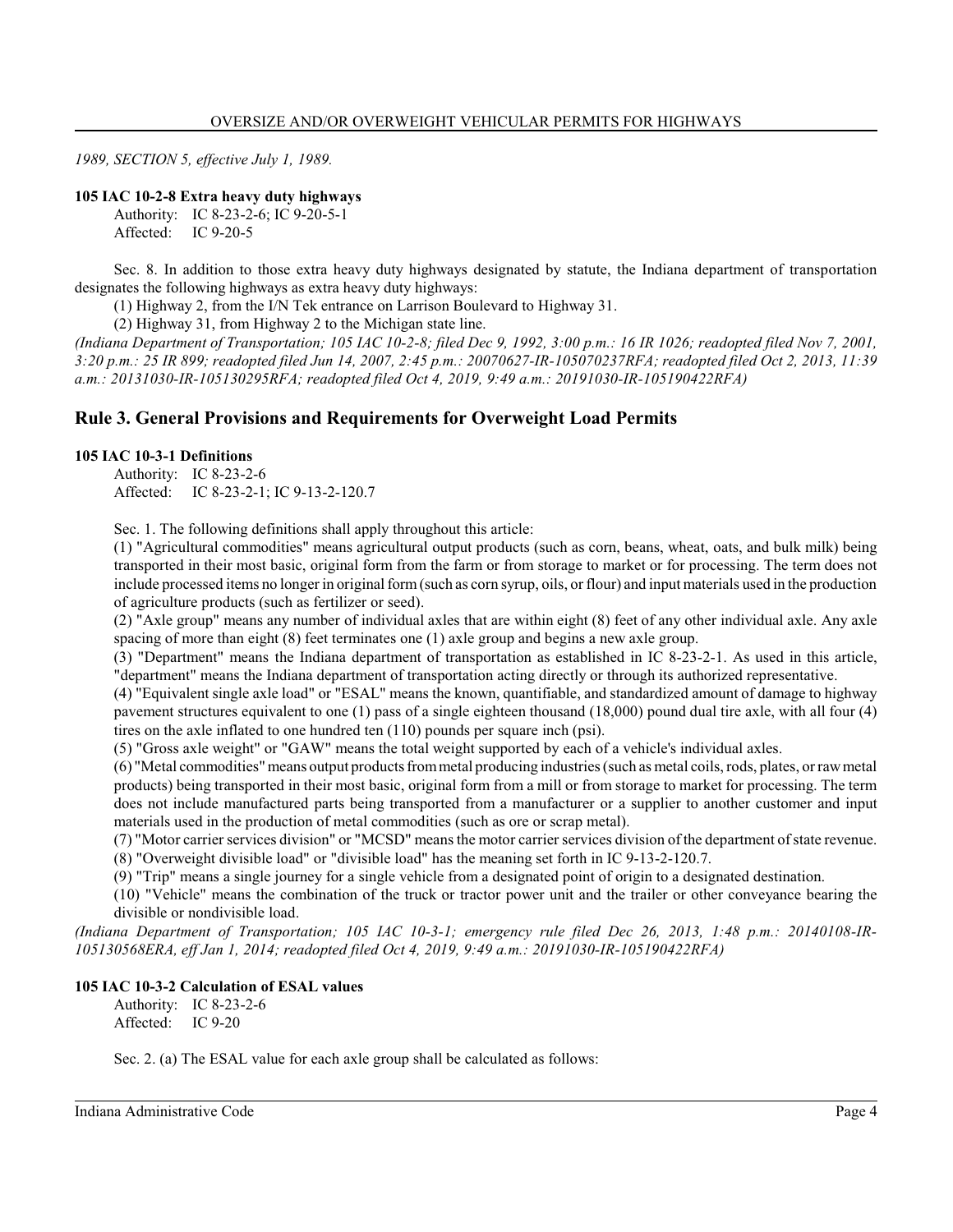### OVERSIZE AND/OR OVERWEIGHT VEHICULAR PERMITS FOR HIGHWAYS

(1) The ESAL value for each axle shall be calculated as the actual axle weight, divided by the axle group divisor (as defined in subdivision (4), below), all raised to the fourth power ((weight/divisor)^4). (See the sample equation shown in Figure 1.) (2) The numerator for each axle group is the sum of the gross axle weights of all individual axles within that axle group, or the combined GAW.

(3) The divisor for each axle group depends on the number of axles in the group.

(4) Divisors shall be as follows:

(A) If the axle group consists of a single axle, the divisor is eighteen thousand (18,000) pounds.

(B) If the axle group consists of a tandem axle (that is, two (2) individual axles), the divisor is thirty-three thousand two hundred (33,200) pounds.

(C) If the axle group consists of a tridem axle (that is, three (3) individual axles), the divisor is forty-six thousand (46,000) pounds.

(D) If the axle group consists of a quad axle (that is, four (4) individual axles), the divisor is fifty-seven thousand (57,000) pounds.

(E) If the axle group consists of a quintuple axle (that is, five (5) individual axles), the divisor is sixty-five thousand (65,000) pounds.

(5) The resultant fraction quantity is raised to the fourth power.

Figure 1. Examples of calculations for a single axle and a tandem axle.





(b) ESAL value for the sum of all axles of the vehicle shall be calculated as follows: (ESAL=Axle1 ESAL+Axle2 ESAL+Axle3 ESAL+…AxleN ESAL). (See the sample calculation shown in Figure 2.) The total vehicle ESAL value is the sum of all axle group ESAL values.

Figure 2. Example of calculation of total vehicle ESAL value.



(c) Thissection shall apply to all calculations of ESAL values throughout this article. *(Indiana Department of Transportation; 105 IAC 10-3-2; emergency rule filed Dec 26, 2013, 1:48 p.m.: 20140108-IR-105130568ERA, eff Jan 1, 2014; readopted filed Oct 4, 2019, 9:49 a.m.: 20191030-IR-105190422RFA)*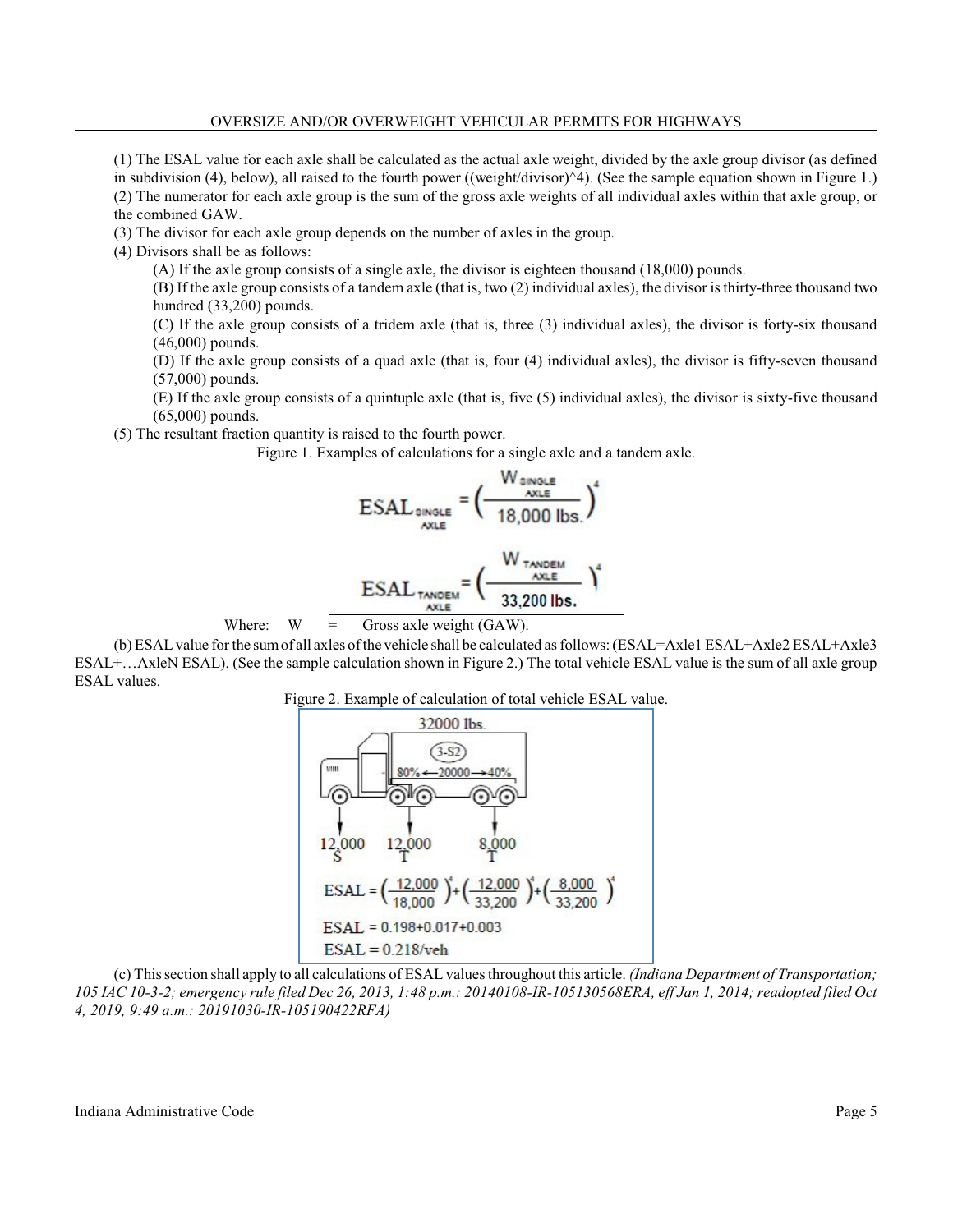#### **105 IAC 10-3-3 Permit requirements**

Authority: IC 8-23-2-6 Affected: IC 9-20

Sec. 3. (a) The department shall set the maximum weight of a vehicle that may be permitted with any overweight load permit (whether divisible or nondivisible). The maximum weight may not exceed the following limitations:

(1) The GAW of the front axles of the truck or tractor power unit shall not exceed:

(A) seventeen thousand six hundred (17,600) pounds; or

(B) eight hundred (800) pounds per inch of tire width measured at the flanges;

whichever is less.

(2) The GAW of all axles other than front axles shall not exceed twenty thousand (20,000) pounds, unless:

(A) the vehicle will operate solely on interstate highways, U.S. highways, or other four (4) lane state highways under the permit; or

(B) if necessary, a vehicle may travel over a two (2) lane state highway to the nearest interstate, U.S. Highways or four (4) lane state highway to reach the permitted destination(s).

In such cases, one (1) tandem axle group may have a GAW of up to forty-eight thousand (48,000) pounds (that is, two (2) axles, each with a GAW not more than twenty-four thousand (24,000) pounds). However, under no circumstances shall the weight carried by any tire exceed eight hundred (800) pounds per inch of tire width measured at the flanges.

(3) The individual axle weight in any axle group shall not vary from other axles in same group by more than two thousand (2,000) pounds.

(4) All tires shall be pneumatic, and no tires shall be permitted to carry a weight greater than that of any tire's manufacturer rated maximum weight.

(b) The department shall set axle spacing requirements for vehicles that may be permitted with any overweight load permit (divisible or nondivisible). The axle spacing on any vehicle for which any overweight load permit is issued shall meet all of the following requirements:

(1) Minimum inner bridge spacing: The inner bridge spacing (the sum of all wheelbases) excluding the front axle shall be at least thirty-six (36) feet.

(2) Minimum outside wheelbase: The outside wheelbase (the sum of all wheelbases) shall be at least fifty-one (51) feet.

(3) Vehicles for which a divisible or nondivisible overweight permit is issued shall have a minimumof five (5) axles. For loads greater than one hundred thousand (100,000) pounds, the vehicle shall have a minimum of six (6) axles.

(4) No axle may be spaced less than three (3) feet, six (6) inches from any other axle.

(c) In order to be eligible to receive an overweight load (divisible or nondivisible) permit, the department shall require that vehicles conform to the following criteria:

(1) All trucks or tractor power units shall have tandem or tridem rear suspensions.

(2) Each axle shall have fully functional brakes manufacture rated for loads at or in excess of the permitted axle loads, and all brakes or braking systems must comply with all other federal requirements (including 49 CFR 393.52).

(3) The truck or tractor power unit shall be capable of pulling the permitted load at the legal speed limit for all portions of the specified permitted route.

*(Indiana Department of Transportation; 105 IAC 10-3-3; emergency rule filed Dec 26, 2013, 1:48 p.m.: 20140108-IR-105130568ERA, eff Jan 1, 2014; readopted filed Oct 4, 2019, 9:49 a.m.: 20191030-IR-105190422RFA)*

# **Rule 4. Divisible Load Permits**

### **105 IAC 10-4-1 Purpose; applicability**

Authority: IC 8-23-2-6 Affected: IC 9-20

Sec. 1. (a) The purpose of this rule is to establish procedures for issuance, fees, and enforcement of overweight divisible load permits for specified commodities as defined herein.

(b) Whenever the department grants an overweight divisible load permit, the permitted commodities making up the load shall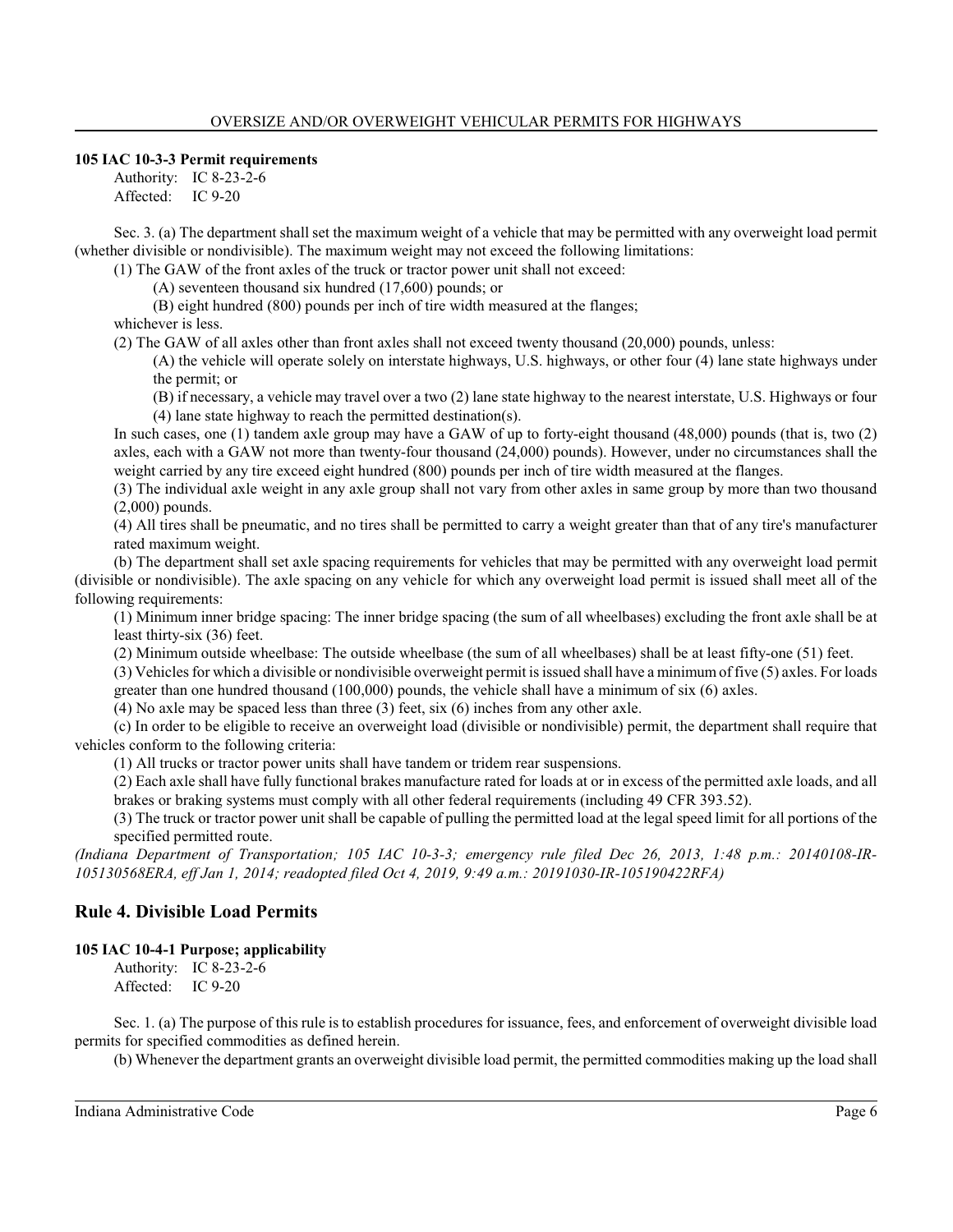consist exclusively of either:

(1) metal commodities weighing between eighty thousand (80,000) pounds and one hundred twenty thousand (120,000) pounds; or

(2) agriculture commodities weighing between eighty thousand (80,000) pounds and ninety-seven thousand (97,000) pounds. Permits issued by or on behalf of the department pursuant to this rule shall apply to specified interstate, U.S., and state routes or highways only. Any travel of overweight divisible loads over local routes or highways must be permitted separately by the affected local governments. *(Indiana Department of Transportation; 105 IAC 10-4-1; emergency rule filed Dec 26, 2013, 1:48 p.m.: 20140108-IR-105130568ERA, eff Jan 1, 2014; readopted filed Oct 4, 2019, 9:49 a.m.: 20191030-IR-105190422RFA)*

## **105 IAC 10-4-2 Permit duration**

Authority: IC 8-23-2-6 Affected: IC 9-20

Sec. 2. (a) Beginning on February 1, 2014, the department may grant an annual, multitrip permit for:

(1) divisible loads containing:

(A) agricultural commodities weighing between eighty thousand (80,000) pounds and ninety-seven thousand (97,000) pounds; and

(B) having a total vehicle ESAL value of less than or equal to two and four-tenths (2.4) total ESALs; or (2) divisible loads containing:

(A) metal commodities weighing between eighty thousand (80,000) pounds and one hundred twenty thousand (120,000) pounds; and

(B) having a total vehicle ESAL value of less than or equal to two and four-tenths (2.4) total ESALs.

Any such annual permits shall be issued solely to a specific vehicle (including a specific truck or tractor power unit with a specific trailer configuration), and for a specified route, for multiple days up to the assigned expiration date. Annual permits are valid for a period of one (1) year from the issue date.

(b) A single trip permit shall be assigned to the truck or tractor power unit, per trip, per configuration, per route for all loads greater than two and four-tenths (2.4) ESALs. *(Indiana Department of Transportation; 105 IAC 10-4-2; emergency rule filed Dec 26, 2013, 1:48 p.m.: 20140108-IR-105130568ERA, eff Jan 1, 2014; readopted filed Oct 4, 2019, 9:49 a.m.: 20191030-IR-105190422RFA)*

### **105 IAC 10-4-3 Permit fee schedule**

Authority: IC 8-23-2-6; IC 9-20-1-5; IC 9-20-6-2.2 Affected: IC 8-14-1; IC 9-20

Sec. 3. (a) Except as otherwise ordered by the commissioner of the department, all permit fees collected from issuance of divisible load permits will be transferred to the department's portion of the motor vehicle highway account (as established in IC 8-14- 1) to assist in defraying costs of repairs or replacement of the road and bridge infrastructure consumed through use of overweight divisible loads with ESAL values in excess of two and four-tenths (2.4) ESALs.

(b) For each permit issued under this rule, an applicant shall pay a twenty dollar (\$20) administrative fee in addition to other permit fees as provided under this section.

(c) Divisible load permit fees shall be calculated as follows:

(1) A legal eighty thousand (80,000) pound, five (5) axle tractor trailer is measured to have an ESAL value of approximately two and four-tenths (2.4) ESALs. Loads exceeding eighty thousand (80,000) pounds require divisible or nondivisible overweight permits and will be charged for all additional ESALs in excess of two and four-tenths (2.4) ESALs on a per mile basis.

(2) Permitted ESALs for a given permit shall be the total vehicle ESAL value of the permitted vehicle minus the two and fourtenths (2.4) ESALs allowed by a legal load without a permit (ESAL - 2.4).

(3) ESAL miles are the permitted ESAL value multiplied by the miles to be driven on the route specified in the permit.  $((ESAL-2.4) \times miles traveled).$ 

(4) The total fee for an individual trip permit will be the administrative fee of twenty dollars (\$20) plus twenty-five cents